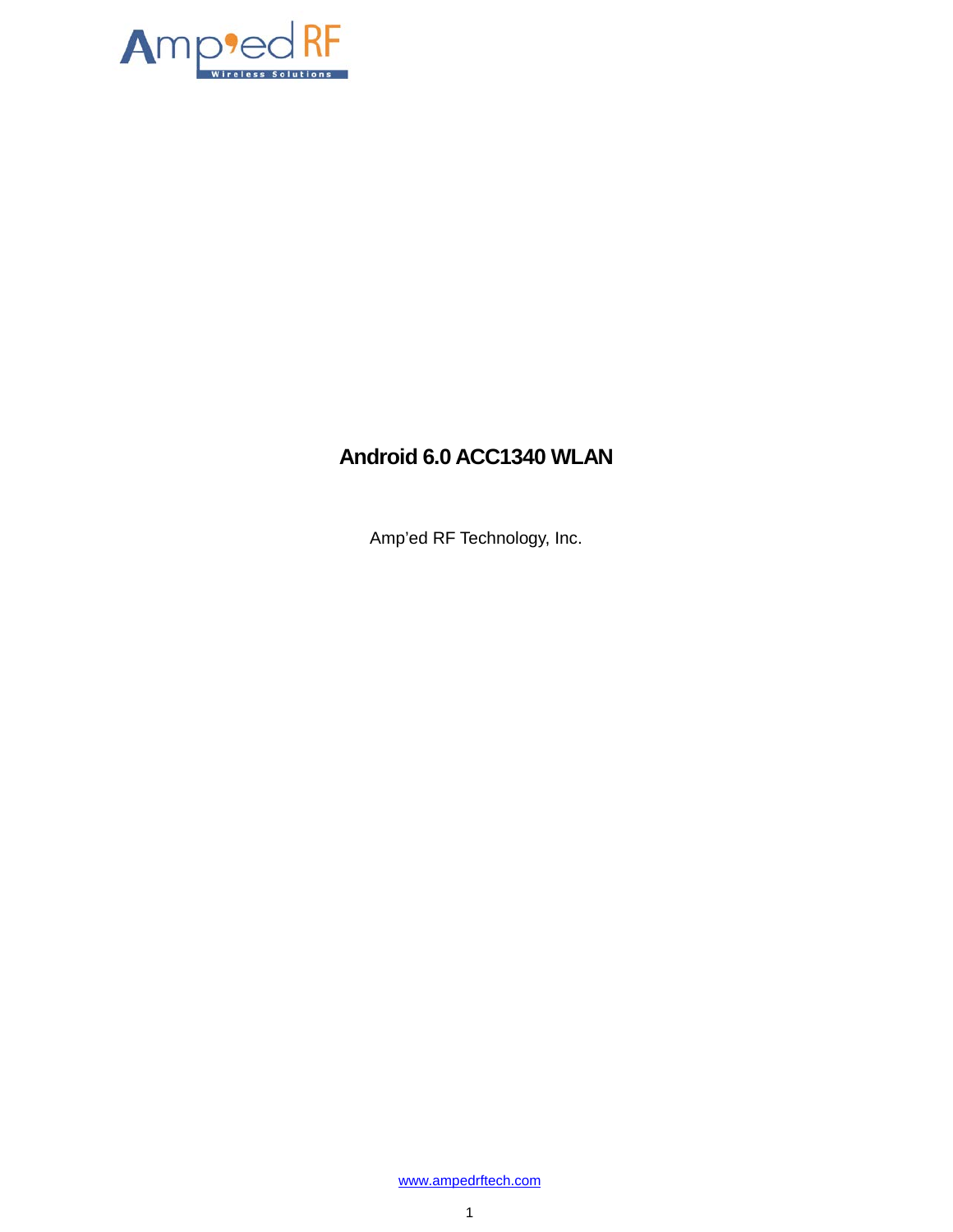

## **1. Porting Environment**

Host PC OS: Ubuntu 16.04.4

Target OS : Android 6.0

Target Platform: Nitrogen6X(IMX6Q)

## **2. Kernel driver porting**

- 2.1. Copy ACC1340 source
	- # cp acc1340 \$ANDROID/kernel\_imx/driver/net/wireless
- 2.2. Modify Makefile and Kconfig

Edit \$ANDROID/kernel\_imx/driver/net/wireless/Makefile

- $\bullet$  obj-\$(CONFIG\_CW1200) += cw1200/
- $\bullet$  obj-\$(CONFIG\_ACC1340) += acc1340/

Edit \$ANDROID/kernel\_imx/driver/net/wireless/Kconfig

- source "drivers/net/wireless/cw1200/Kconfig"
- source "drivers/net/wireless/acc1340/Kconfig"
- 2.3. Configure ACC1340 driver

# cd \$ANDROID

#export CROSS\_COMPILE=prebuilts/gcc/linux-x86/arm/arm-eabi-4.8/bin/arm-eabi-;

# export ARCH=arm

#cd \$ANDROID/kernel\_imx

Device Drivers->Network device support->Wireless Lan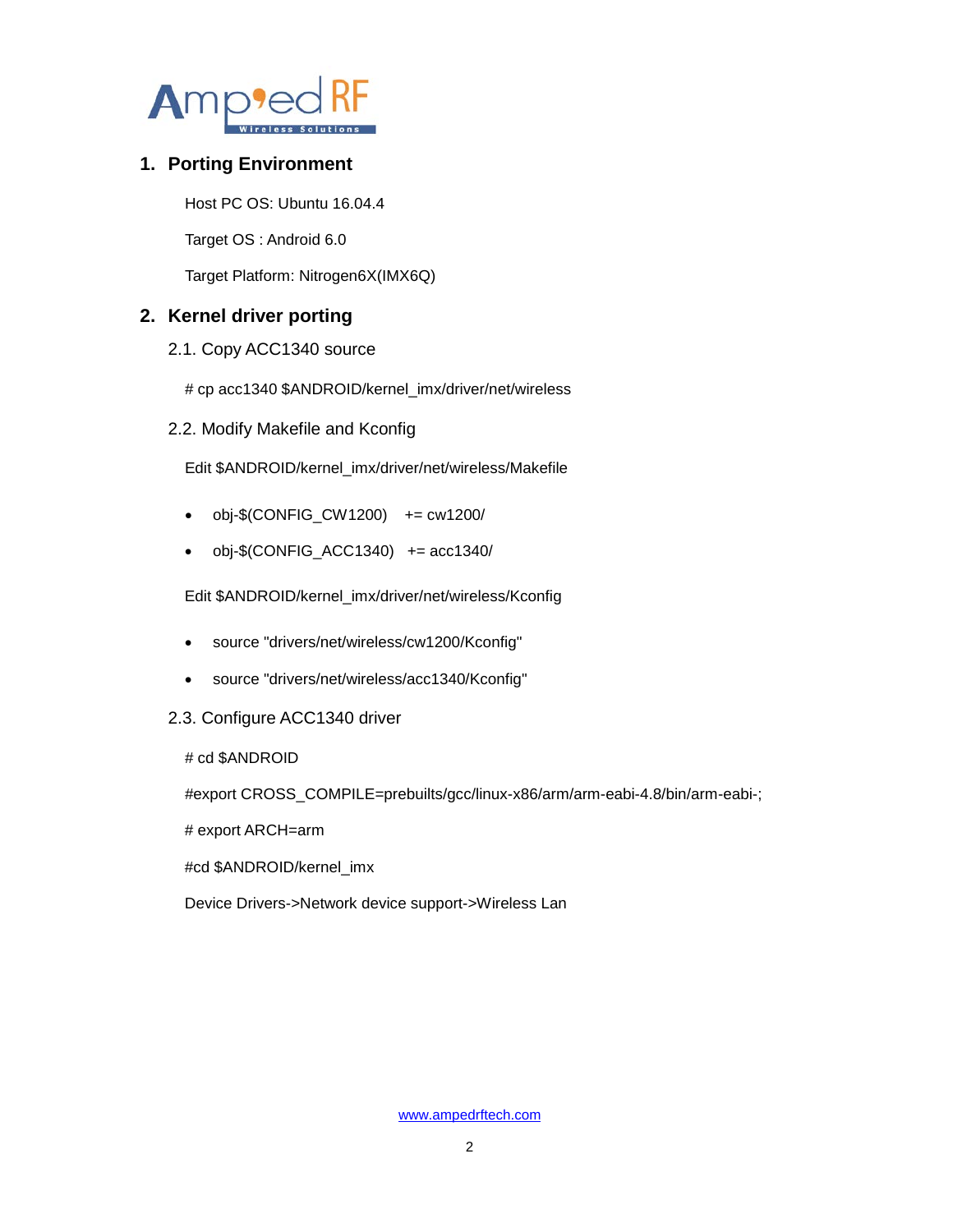# Amp

|                         | m 3.14.52 Kernel Configuration                                                                                                                                                                                                                                           |
|-------------------------|--------------------------------------------------------------------------------------------------------------------------------------------------------------------------------------------------------------------------------------------------------------------------|
|                         |                                                                                                                                                                                                                                                                          |
|                         |                                                                                                                                                                                                                                                                          |
|                         | igate the menu. <enter> selects submenus ---&gt; (or empty submenus ----). Highlighte<br/>tkeys. Pressing <y> includes, <n> excludes, <m> modularizes features. Press <esc<br>&gt;&lt; or Help,  for Search. Legend: [*] built-in [ ] exclu</esc<br></m></n></y></enter> |
|                         |                                                                                                                                                                                                                                                                          |
|                         |                                                                                                                                                                                                                                                                          |
|                         |                                                                                                                                                                                                                                                                          |
| -^(-)-                  |                                                                                                                                                                                                                                                                          |
|                         | $\langle \rangle$ Intel PRO/Wireless 2200BG and 2915ABG Network Connection                                                                                                                                                                                               |
| M ><br>M>               | Intel wireless wifi Next Gen AGN - wireless-N/Advanced-N/Ultimate-N (iwlwifi)                                                                                                                                                                                            |
| $\langle \rangle$       | Intel Wireless WiFi DVM Firmware support<br>Intel Wireless WiFi MVM Firmware support                                                                                                                                                                                     |
|                         | Debugging Options $---\$                                                                                                                                                                                                                                                 |
| $\langle \rangle$       | Intel Wireless WiFi 4965AGN (iw14965)                                                                                                                                                                                                                                    |
| $\langle$ $\rangle$     | Intel PRO/Wireless 3945ABG/BG Network Connection (iw13945)                                                                                                                                                                                                               |
| $\langle$ $\rangle$     | Marvell 8xxx Libertas WLAN driver support                                                                                                                                                                                                                                |
| $\langle$ >             | Hermes chipset 802.11b support (Orinoco/Prism2/Symbol)                                                                                                                                                                                                                   |
| $\langle \rangle$       | Softmac Prism54 support                                                                                                                                                                                                                                                  |
| $\langle$ $\rangle$     | Ralink driver support                                                                                                                                                                                                                                                    |
| $\lt^*$                 | Realtek rtlwifi family of devices --->                                                                                                                                                                                                                                   |
| $[\cdot]$               | TI Wireless LAN support $---\rangle$                                                                                                                                                                                                                                     |
| $\langle$ $\rangle$     | ZyDAS ZD1211/ZD1211B USB-wireless support                                                                                                                                                                                                                                |
| $\langle$ $\rangle$     | Marvell WiFi-Ex Driver                                                                                                                                                                                                                                                   |
| $\leq$ $>$              | CW1200 WLAN support                                                                                                                                                                                                                                                      |
| $\leq$ <sup>8</sup> $>$ | <b>ACC1340 WLAN support</b>                                                                                                                                                                                                                                              |
|                         | ACC1340_WLAN_BUILT_IN                                                                                                                                                                                                                                                    |
|                         | Platform supports non-power-of-two SDIO transfer                                                                                                                                                                                                                         |
|                         | Use GPIO interrupt                                                                                                                                                                                                                                                       |
|                         | 5GHz band support                                                                                                                                                                                                                                                        |
|                         | WAPI support                                                                                                                                                                                                                                                             |
|                         | STE extensions                                                                                                                                                                                                                                                           |
|                         | Disable 11d beacon hints                                                                                                                                                                                                                                                 |
|                         | Enable U5500 support<br>Driver debug features $--->$                                                                                                                                                                                                                     |
|                         | Enable ITP DebugFS                                                                                                                                                                                                                                                       |
|                         |                                                                                                                                                                                                                                                                          |

2.4. Configure kernel mac80211 and cfg80211

Copy db.txt to \$ANDROID/kernel\_imx/net/wireless/

Configure kernel Wireless like following figure

|                                                            | .config - Linux/arm 3.14.52 Kernel Configuration                                                                                                                                                                                            |  |  |  |  |  |
|------------------------------------------------------------|---------------------------------------------------------------------------------------------------------------------------------------------------------------------------------------------------------------------------------------------|--|--|--|--|--|
| > Networking support > Wireless -------------------------- |                                                                                                                                                                                                                                             |  |  |  |  |  |
|                                                            |                                                                                                                                                                                                                                             |  |  |  |  |  |
|                                                            | Arrow keys navigate the menu. <enter> selects submenus ---&gt; (or empty submenus ----). Highlighted</enter>                                                                                                                                |  |  |  |  |  |
|                                                            | letters áre hotkeys.  Pressing <y> includes, <n> excludes, <m> modularizes features. Press <es⊂><e:<br>to exit, <? > for Help,  for Search.  Legend: [*] built-in  [ ] excluded  <m> module  &lt; &gt; module</m></e:<br></es⊂></m></n></y> |  |  |  |  |  |
|                                                            |                                                                                                                                                                                                                                             |  |  |  |  |  |
|                                                            | capable                                                                                                                                                                                                                                     |  |  |  |  |  |
|                                                            |                                                                                                                                                                                                                                             |  |  |  |  |  |
|                                                            | --- Wireless                                                                                                                                                                                                                                |  |  |  |  |  |
|                                                            | $-$ *- $cf$ q80211 - wireless configuration API                                                                                                                                                                                             |  |  |  |  |  |
|                                                            |                                                                                                                                                                                                                                             |  |  |  |  |  |
|                                                            | enable developer warnings                                                                                                                                                                                                                   |  |  |  |  |  |
|                                                            | cfg80211 regulatory debugging                                                                                                                                                                                                               |  |  |  |  |  |
|                                                            | cfq80211 certification onus                                                                                                                                                                                                                 |  |  |  |  |  |
|                                                            | enable powersave by default                                                                                                                                                                                                                 |  |  |  |  |  |
|                                                            | cfg80211 DebugFS entries                                                                                                                                                                                                                    |  |  |  |  |  |
|                                                            | use statically compiled regulatory rules database                                                                                                                                                                                           |  |  |  |  |  |
|                                                            | ין נשטרים אין ני<br>ייני אי אין ני<br>cfg80211 wireless extensions compatibility<br>Generic IEEE 802.11 Networking Stack (mac80211)                                                                                                         |  |  |  |  |  |
|                                                            | PID controller based rate control algorithm                                                                                                                                                                                                 |  |  |  |  |  |
|                                                            | Minstrel                                                                                                                                                                                                                                    |  |  |  |  |  |
|                                                            | $\begin{bmatrix} \ast & \ast \\ \ast & \ast \end{bmatrix}$<br>Minstrel 802.11n support                                                                                                                                                      |  |  |  |  |  |
|                                                            | Default rate control algorithm (Minstrel) $--->$                                                                                                                                                                                            |  |  |  |  |  |
|                                                            | E I<br>Enable mac80211 mesh networking (pre-802.11s) support                                                                                                                                                                                |  |  |  |  |  |
|                                                            | $ \mathbf{x}$ $-$<br>Enable LED triggers                                                                                                                                                                                                    |  |  |  |  |  |
|                                                            | Export mac80211 internals in DebugFS                                                                                                                                                                                                        |  |  |  |  |  |
|                                                            | Trace all mac80211 debug messages                                                                                                                                                                                                           |  |  |  |  |  |
|                                                            | Select mac80211 debugging features ----                                                                                                                                                                                                     |  |  |  |  |  |
|                                                            |                                                                                                                                                                                                                                             |  |  |  |  |  |

2.5. Compile kernel

# make zImage dtbs -j8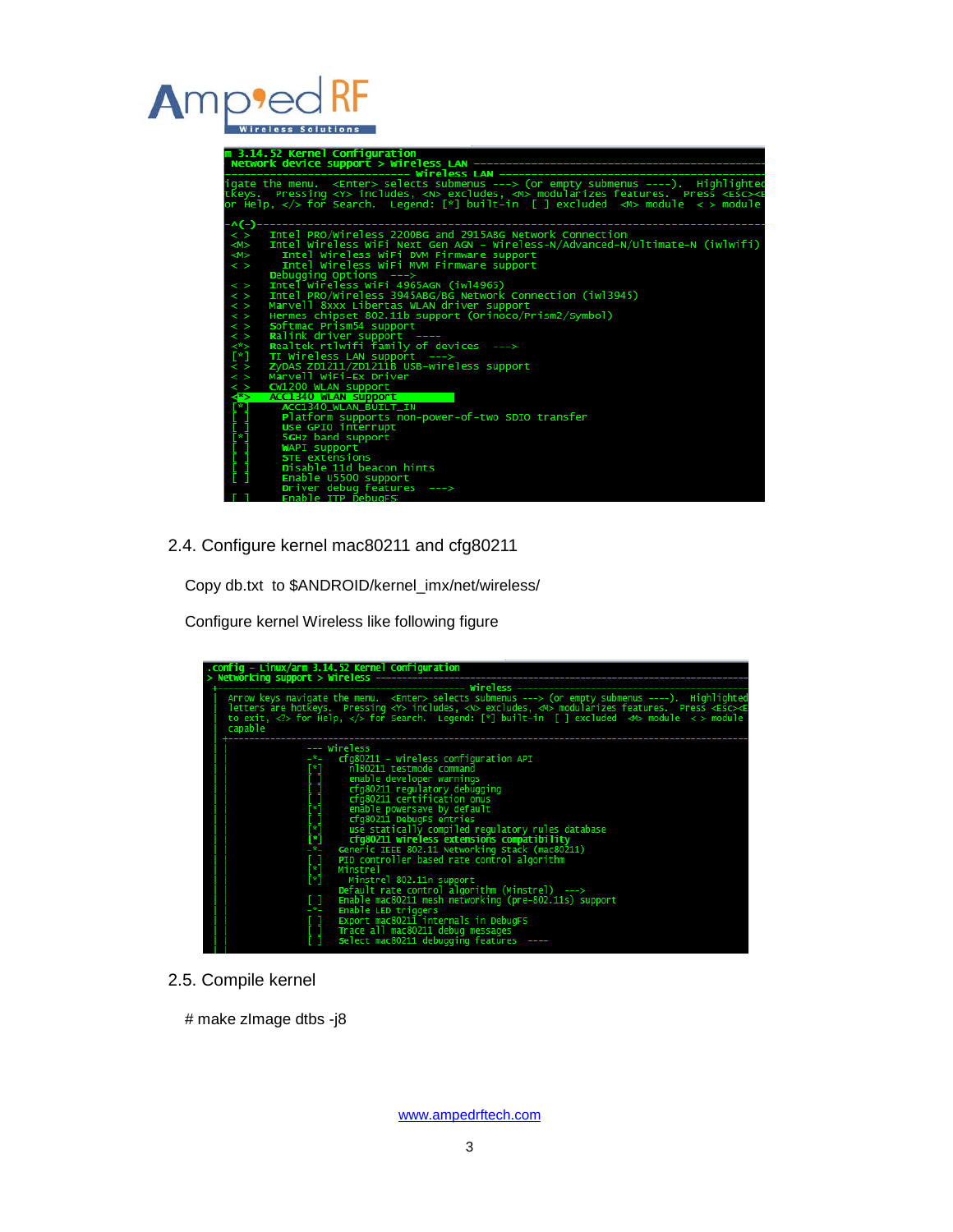

2.6. Update new kernel to android filesystem

Copy the new zImage and imx6q-nitrogen6x.dtb file to board /boot folder

2.7. Check ACC1340 driver load successful

mmc1: new high speed SDIO card at address 0001

ACC1340 : can't open /data/.psm.info

ACC1340 : Using default PSM 2

Allocated hw\_priv @ d8336e20

ACC1340 : can't open /efs/wifi/.mac.info

ACC1340 : can't open /etc/jffs2/.mac.info

ACC1340 : can't open /etc/jffs2/.mac.info

acc1340\_load\_firmware\_acc1260: ENTER

acc1340\_load\_firmware\_acc1260: bootloader size = 2372, loopcount = 593

acc1340\_load\_firmware\_acc1260: addr = 0x8000190,data = 0x20746f6e

acc1340\_load\_firmware\_acc1260: addr = 0x8000320,data = 0xe1a06000

acc1340\_load\_firmware\_acc1260: addr = 0x80004b0,data = 0x359d2108

acc1340\_load\_firmware\_acc1260: addr = 0x8000640,data = 0x54736574

acc1340\_load\_firmware\_acc1260: addr = 0x80007d0,data = 0xebfffe74

acc1340\_load\_firmware\_acc1260:WRITE COMPLETE

ACC1340 WSM init done.

 Input buffers: 30 x 1632 bytes Hardware: 7.9

WSM firmware [WSC\_A04.09.0082 V2.6 Aug 31 2017 11:10:42], ver: 409, build: 82,

api: 1060, cap: 0x0003

mxc\_vdoa 21e4000.vdoa: i.MX Video Data Order Adapter(VDOA) driver probed

acc1340\_register\_common1

acc1340\_register\_common2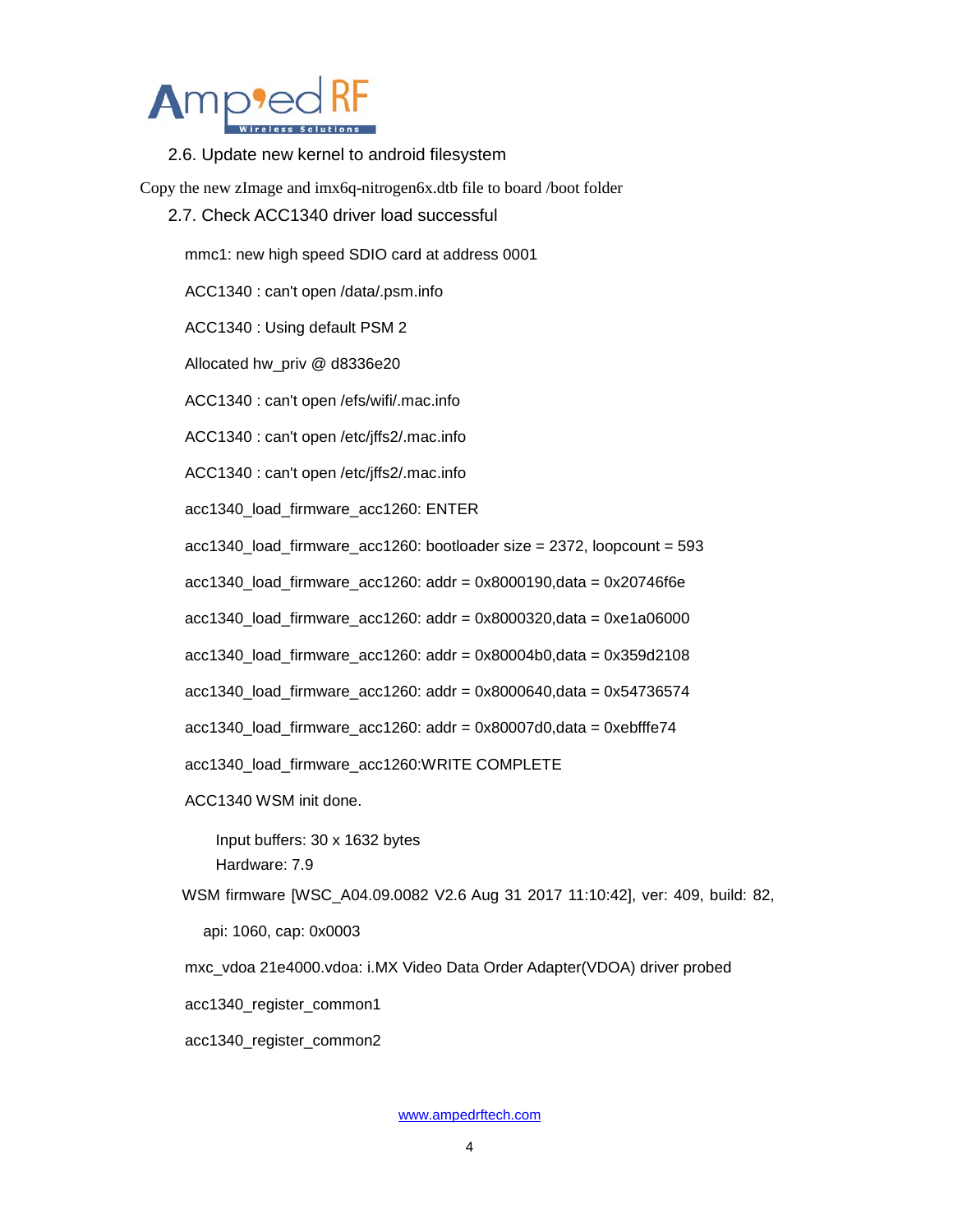

acc1340\_register\_common3

acc1340 driver version=201807241033-release

## **3. Android HAL porting**

3.1. copy hal/hardware to android source tree

# copy –a hal/hardware/\* \$ANDROID/hardware

3.2. Edit BoardConfig.mk

Edit \$ANDROID/device/boundary/nitrogen6x/BoardConfig.mk

# WiFi/BT common defines

BOARD\_HAVE\_WIFI := true BOARD\_HAVE\_BLUETOOTH := true WPA\_BUILD\_HOSTAPD := true WPA\_SUPPLICANT\_VERSION := VER\_0\_8\_X BOARD\_WPA\_SUPPLICANT\_DRIVER := NL80211 BOARD\_HOSTAPD\_DRIVER := NL80211

ifeq (\$(BOARD\_WLAN\_VENDOR),AMPED)

| BOARD_WPA_SUPPLICANT_PRIVATE_LIB := lib_driver_cmd_acc1340                         |  |  |  |  |  |  |
|------------------------------------------------------------------------------------|--|--|--|--|--|--|
|                                                                                    |  |  |  |  |  |  |
| WIFI_DRIVER_MODULE_NAME<br>$:=$ "acc1340 drv"                                      |  |  |  |  |  |  |
| #WIFI_DRIVER_MODULE_PATH ismod call driver modules                                 |  |  |  |  |  |  |
| WIFI_DRIVER_MODULE_PATH<br>:= "/system/lib/modules/acc1340_drv.ko"                 |  |  |  |  |  |  |
| BOARD HOSTAPD PRIVATE LIB<br>$:=$ lib driver cmd acc1340                           |  |  |  |  |  |  |
| BOARD SOFTAP DEVICE<br>$:=$ acc1340 mac80211                                       |  |  |  |  |  |  |
| USES AMPED MAC80211<br>$:=$ true                                                   |  |  |  |  |  |  |
| COMMON GLOBAL CFLAGS<br>+= -DUSES AMPED MAC80211                                   |  |  |  |  |  |  |
| #BOARD HAVE BLUETOOTH TI<br>$:=$ true                                              |  |  |  |  |  |  |
| #BOARD USE FORCE BLE<br>$:=$ true                                                  |  |  |  |  |  |  |
| TARGET_KERNEL_MODULES := \                                                         |  |  |  |  |  |  |
| /kernel_imx/drivers/net/wireless/acc1340/acc1340_drv.ko:system/lib/modules/acc1340 |  |  |  |  |  |  |
| drv.ko                                                                             |  |  |  |  |  |  |

endif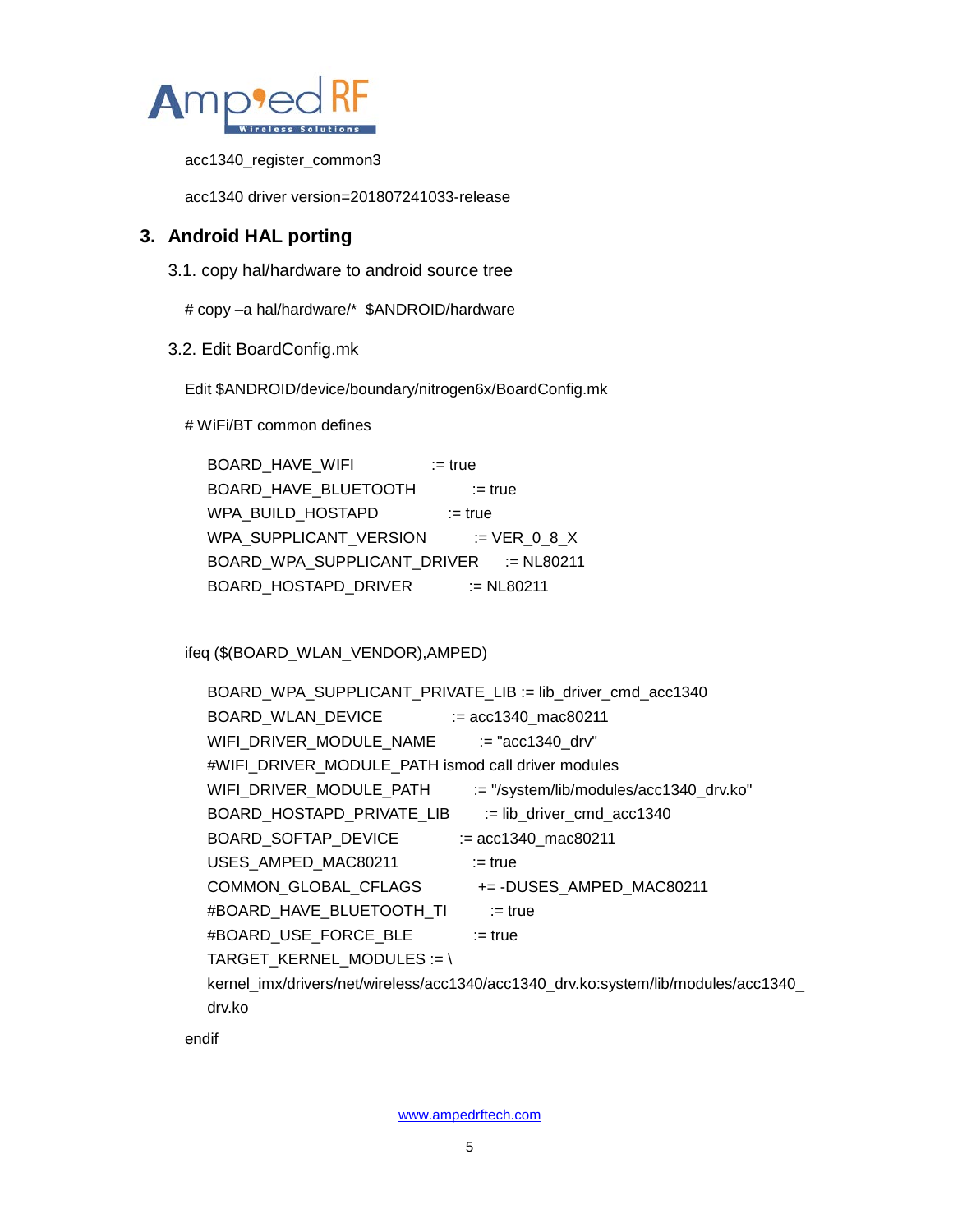

- 3.3. 2compile libhardware\_legacy.so
	- # cd \$ANDROID/hardware/libhardware\_legacy
- 3.4. Edit init.rc

mkdir /data/misc/wifi 0770 wifi wifi

mkdir /data/misc/wifi/sockets 0770 wifi wifi

mkdir /data/misc/wifi/wpa\_supplicant 0770 wifi wifi

mkdir /data/misc/dhcp 0770 dhcp dhcp

# give system access to wpa\_supplicant.conf for backup and restore

chmod 0660 /data/misc/wifi/wpa\_supplicant.conf

chown wifi wifi /data/misc/wifi/wpa\_supplicant.conf

3.5. Edit init.xxx.rc

Edit init.<board>.rc for example init.freescale.rc

3.5.1.wpa\_supplicant

# Prepare for wifi

setprop wifi.interface wlan0

setprop wifi.ap.interface wlan0

service wpa\_supplicant /system/bin/wpa\_supplicant \

 -iwlan0 -Dnl80211 -c/data/misc/wifi/wpa\_supplicant.conf \ -O/data/misc/wifi/sockets \ -g@android:wpa\_wlan0 class late\_start socket wpa\_wlan0 dgram 660 wifi wifi disabled oneshot

service p2p\_supplicant /system/bin/wpa\_supplicant \

 -ip2p0 -Dnl80211 -c/data/misc/wifi/p2p\_supplicant.conf \ -I/system/etc/wifi/p2p\_supplicant\_overlay.conf -N \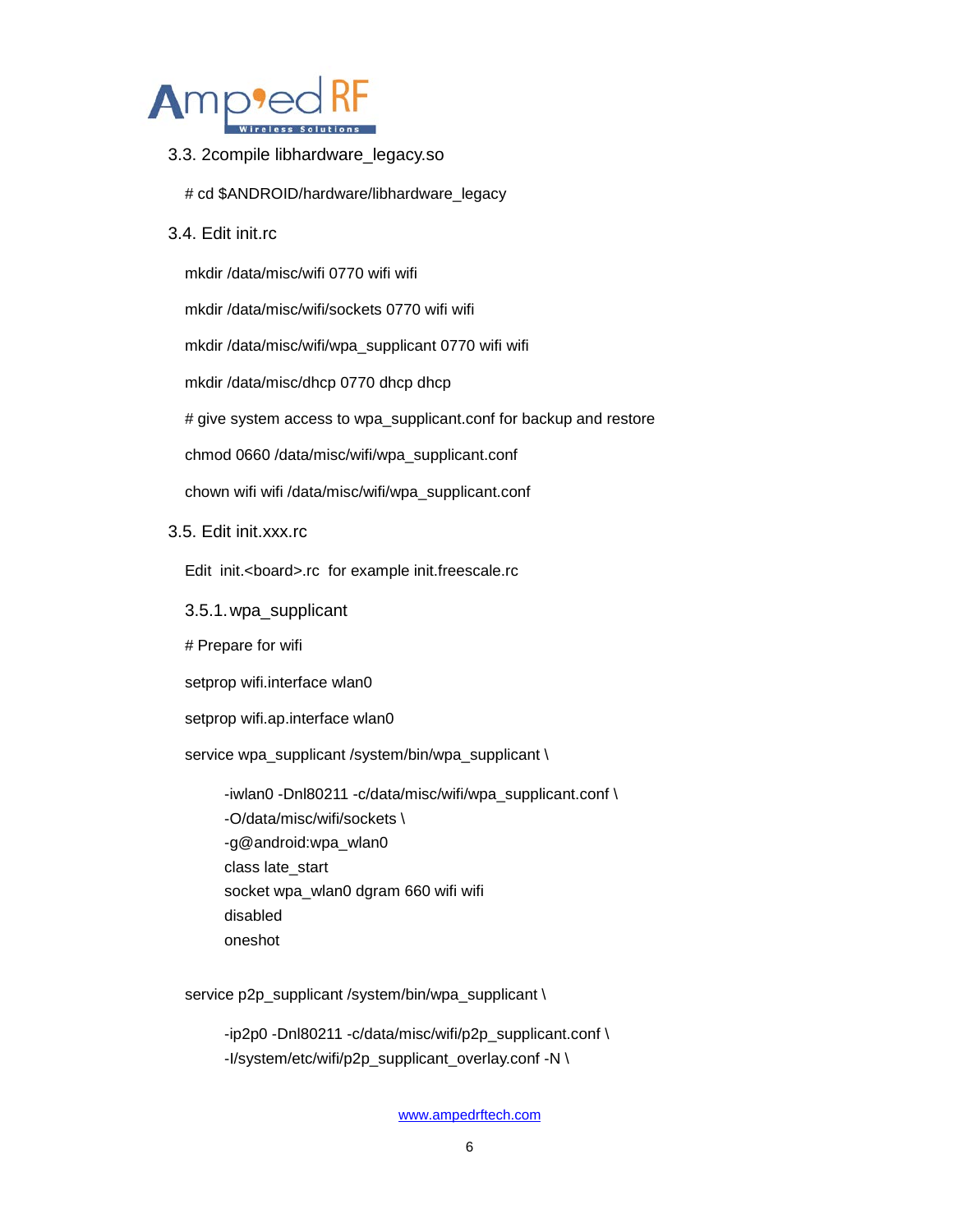

 -iwlan0 -Dnl80211 -c/data/misc/wifi/wpa\_supplicant.conf \ -I/system/etc/wifi/wpa\_supplicant\_overlay.conf \ -O/data/misc/wifi/sockets \ -e/data/misc/wifi/entropy.bin \ -puse\_p2p\_group\_interface=1 \ -g@android:wpa\_wlan0 class late\_start socket wpa\_wlan0 dgram 660 wifi wifi disabled seclabel u:r:wpa:s0 oneshot

service hostapd /system/bin/hostapd /data/misc/wifi/hostapd.conf

 socket hostapd\_wlan0 dgram 660 root wifi user root group wifi oneshot disabled

#### 3.5.2.dhcpd

service dhcpcd\_wlan0 /system/bin/dhcpcd -aABDKL

 class main disabled oneshot

service dhcpcd\_p2p /system/bin/dhcpcd -aABKL

 class main disabled

oneshot

#### service iprenew\_wlan0 /system/bin/dhcpcd -n

 class main disabled oneshot

service iprenew\_p2p /system/bin/dhcpcd -n